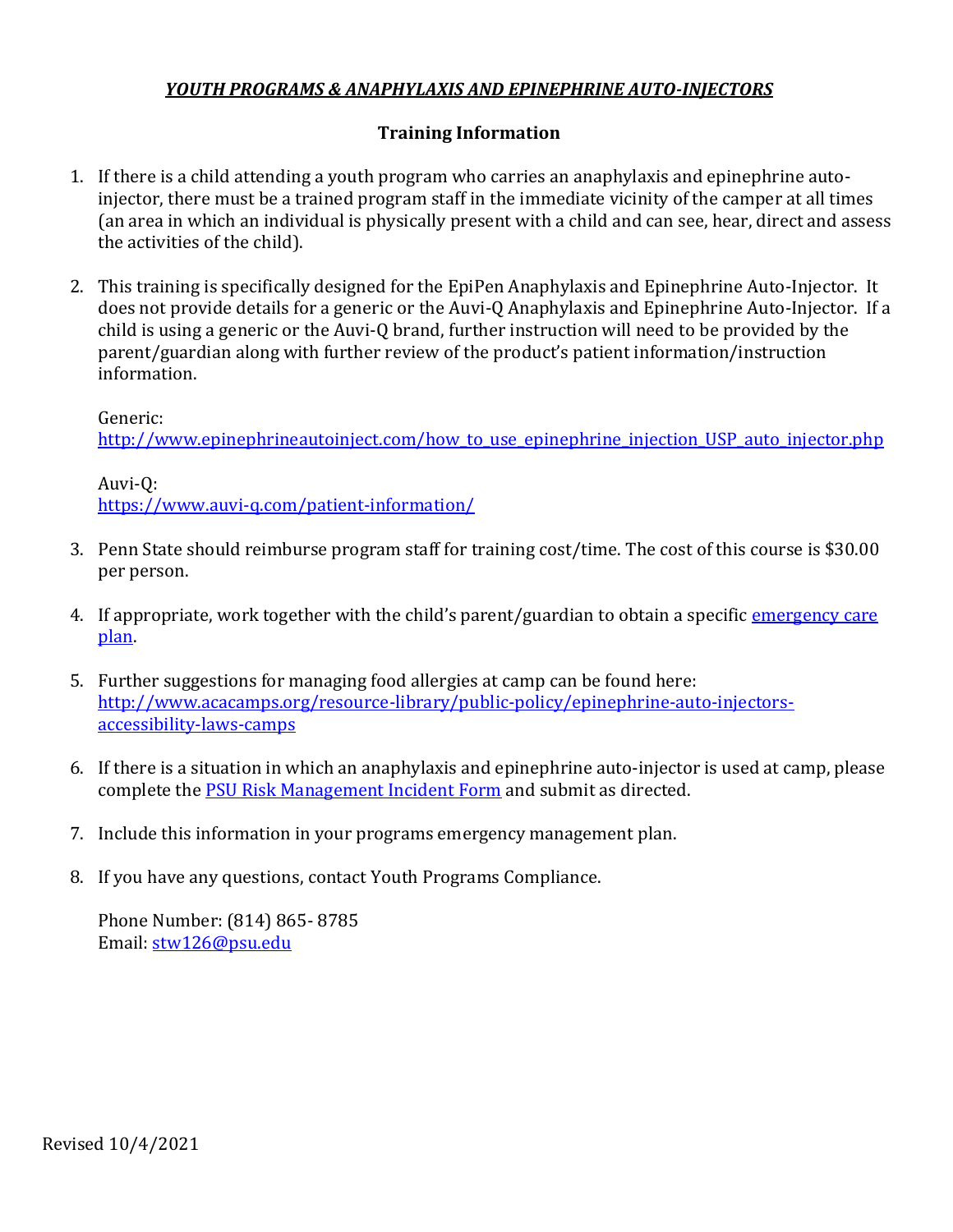## 1. **Create an account (or sign into an existing account) by visiting:**

<https://www.redcross.org/take-a-class/sign-in?original=%2Ftake-a-class%2Fmy-account>

## 2. **After sign up, this page will appear to "Find a Class"**

- a. Though the class will be online, **write a city in the location box**
- b. In the **"Select a Class Type"** drop down menu, select **"First Aid"**
- c. Click the red arrow button to search



- 3. **Once you reach this page pictured below…**
	- a. **Click the "Course Format" drop down menu**
	- b. **Click the checkbox next to "Online"**
	- c. **Click the red button that says "Apply"**

| <b>Refine Your Results</b>                                                                       |                                                    |                                                                                            |                                 |                                                                                                                                      |                      |                    |                                                                                                             |              |                     |                                                                                                                                              |  |
|--------------------------------------------------------------------------------------------------|----------------------------------------------------|--------------------------------------------------------------------------------------------|---------------------------------|--------------------------------------------------------------------------------------------------------------------------------------|----------------------|--------------------|-------------------------------------------------------------------------------------------------------------|--------------|---------------------|----------------------------------------------------------------------------------------------------------------------------------------------|--|
| <b>DATE+TIME</b>                                                                                 | $\checkmark$<br>$\checkmark$<br><b>CLASS FOCUS</b> |                                                                                            | $\checkmark$<br><b>LOCATION</b> |                                                                                                                                      | <b>COURSE FORMAT</b> | $\curvearrowright$ |                                                                                                             |              | <b>SORT BY DATE</b> | $\checkmark$                                                                                                                                 |  |
| <b>Online</b>                                                                                    |                                                    | <b>Adult First Aid/CP</b><br>Class can be taken at your<br>★★★★1 (532)                     |                                 | &                                                                                                                                    |                      |                    | 룋                                                                                                           |              |                     | ₽8                                                                                                                                           |  |
| <b>Online</b>                                                                                    |                                                    | <b>Adult, Child And B</b><br>Aid/CPR/AED Onli<br>Class can be taken at your<br>★★★★1 (508) |                                 | <b>Classroom</b><br><b>Local Classes Held At Convenient</b><br>Locations + Times, Participate In<br>Hands-On Training, Provides Full |                      |                    | Online<br>Work At Your Own Pace And<br>Schedule, Interactive And<br><b>Customizable Courses</b> , Unlimited |              |                     | <b>Online + Classroom</b><br>Combines The Flexibility Of Online<br>With Hands-On Training, Provides<br>Full Certification, Start Taking Your |  |
| <b>Bloodborne Pathol</b><br>Online<br><b>Online</b><br>Class can be taken at your<br>★★★★1 (188) |                                                    | Certification, Learn From<br><b>Experienced Instructors</b>                                |                                 | Course Access For Two Years, Start<br><b>Taking Your Course Immediately</b>                                                          |                      |                    | <b>Course Immediately</b>                                                                                   |              |                     |                                                                                                                                              |  |
| <b>Online</b>                                                                                    |                                                    | <b>First Aid Online</b><br>Class can be taken at your<br>★★★★1 (109)                       |                                 |                                                                                                                                      |                      | <b>APPLY</b>       |                                                                                                             | <b>CLEAR</b> |                     |                                                                                                                                              |  |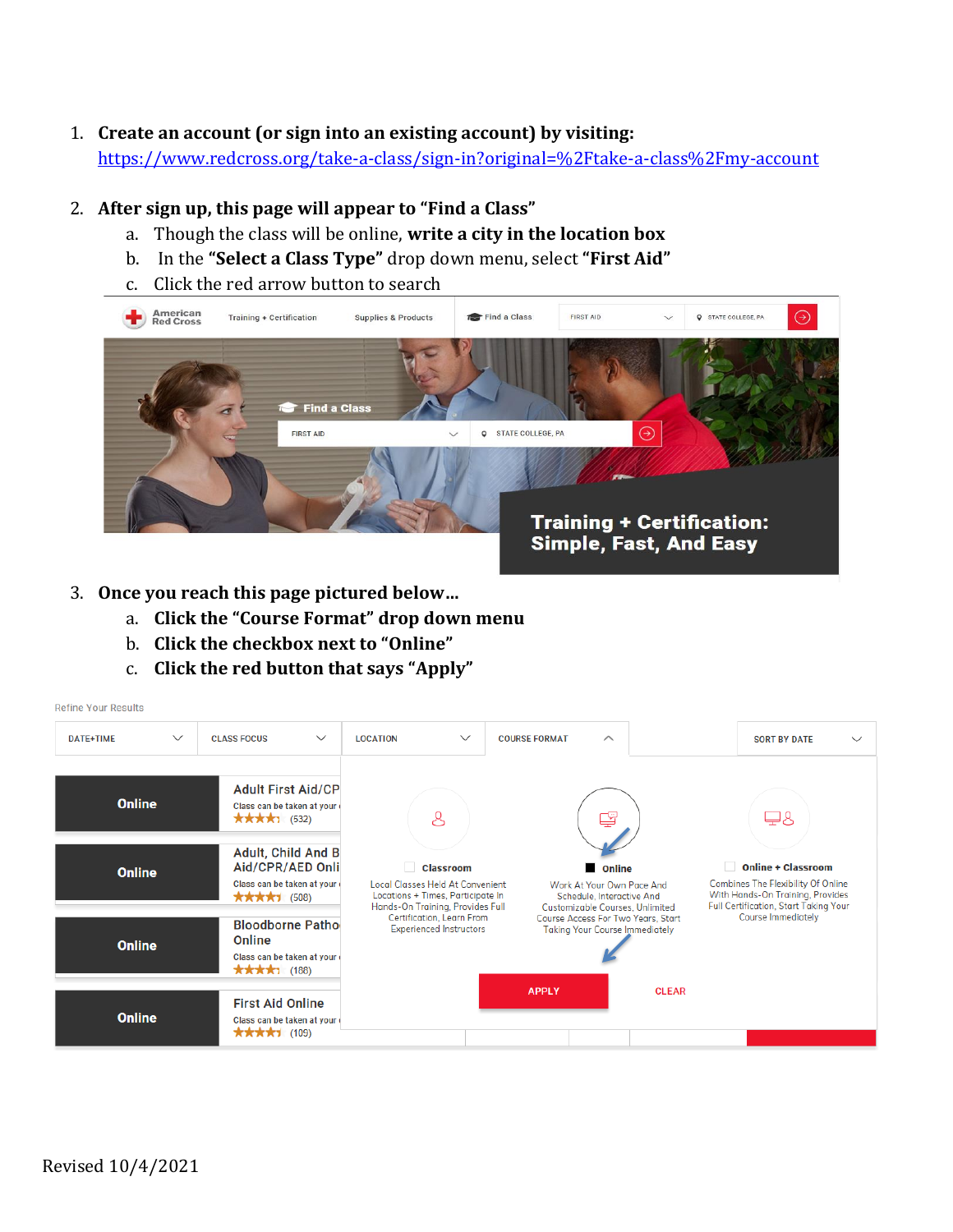4. **Click on "Sign Me Up"** located to the right of the class listed as "Anaphylaxis and Epinephrine Auto-Injector – Online Course"

| Anaphylaxis And Epinephrine Auto-<br><b>Injector - Online Course</b><br>Online<br>Class can be taken at your convenience<br>★★★★★ 4.6 (202) | <b>ONLINE</b> | \$35.00 | <b>SEE DETAILS</b> |  | <b>SIGN ME UP</b> |
|---------------------------------------------------------------------------------------------------------------------------------------------|---------------|---------|--------------------|--|-------------------|
|---------------------------------------------------------------------------------------------------------------------------------------------|---------------|---------|--------------------|--|-------------------|

#### 5. **Enter all payment information**

a. **Enter payment information and click on "Register and Pay Now" button at the bottom**

 $\mathbf{F}$ <sup>1</sup>

b. You will receive reimbursement for this training, so **save a copy of your receipt**





7. On the page that appears, **Go to the "My Classes" section and click on "Go To Online Course Launcher"**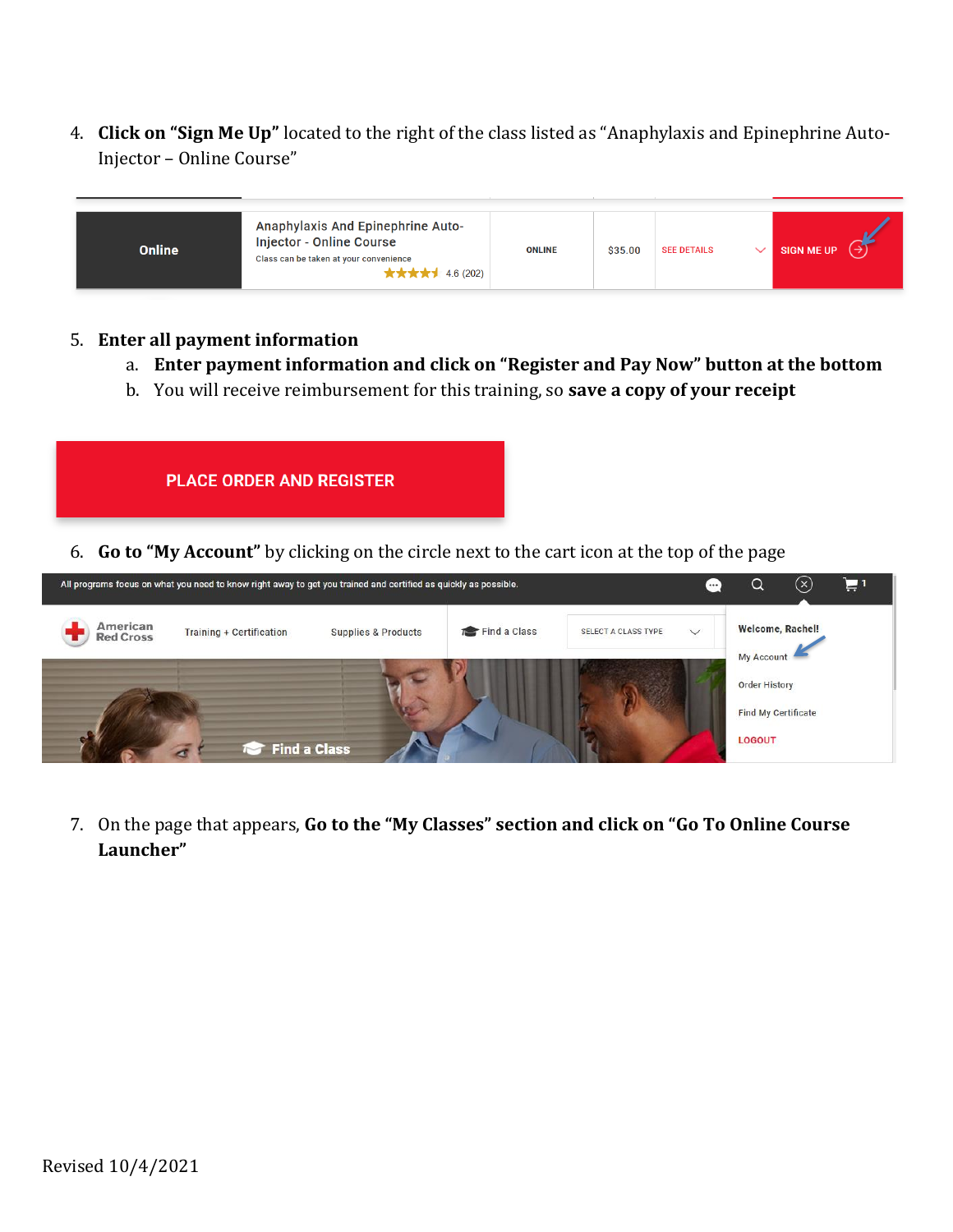# 8. A new tab on your web browser will open called "Saba" a. On the page that appears, click the **"Launch"** option under the **"Actions"** section

| 'ou cannot mark this course complete. |                     |                                                           |                                                                                                          |     |                                      |            |        |  |  |  |
|---------------------------------------|---------------------|-----------------------------------------------------------|----------------------------------------------------------------------------------------------------------|-----|--------------------------------------|------------|--------|--|--|--|
| <b>Offering Name</b>                  |                     | Anaphylaxis and Epinephrine Auto-Injector - Online Course |                                                                                                          |     |                                      |            |        |  |  |  |
| <b>Learner Name</b>                   |                     | <b>Matthew Germino</b>                                    |                                                                                                          |     |                                      |            |        |  |  |  |
| <b>Overall Completion Status</b>      | Successful          |                                                           |                                                                                                          |     |                                      |            |        |  |  |  |
| Score                                 | 100                 |                                                           |                                                                                                          |     |                                      |            |        |  |  |  |
| Grade                                 |                     |                                                           |                                                                                                          |     |                                      |            |        |  |  |  |
| Comments                              |                     |                                                           |                                                                                                          |     |                                      |            |        |  |  |  |
| <b>Results by Content Modules</b>     |                     |                                                           |                                                                                                          |     | <b>Print   Export   Modify Table</b> |            |        |  |  |  |
| Module                                |                     |                                                           | Required? Completion Status Mastery Score Attempts On Content Score Module Availability Actions Sign Off |     |                                      |            |        |  |  |  |
| Anaphylaxis                           | Required Successful |                                                           | <b>Unlimited</b>                                                                                         | 100 | Available                            | Launch N/A |        |  |  |  |
|                                       |                     |                                                           |                                                                                                          |     |                                      |            | Cancel |  |  |  |

- 9. Once you have completed the course, **print your certificate and give it to your program director**
	- a. If you forget to do so, you can access your certificate later by going to the "My Account"
	- b. **Click on "Get Certificate" under the** "**Anaphylaxis and Epinephrine Auto-Injector - Online Course**" course listing
	- c. **You should get an email that gives you a link to your certificate as well\***

#### 10. **Order your complimentary training device by calling toll free (866)367-2678**

#### **Additional Information**

- 1. If there is a child attending camp who carries an epi pen, there must be a trained camp staff in the immediate vicinity of the camper at all times (an area in which an individual is physically present with a child and can see, hear, direct and assess the activities of the child).
- 2. This training is specifically designed for the EpiPen Anaphylaxis and Epinephrine Auto-Injector. It does not provide details for the generic or the Auvi-Q Anaphylaxis and Epinephrine Auto-Injector. If a child is using generic or the Auvi-Q brand, further instruction will need to be provided by the

Revised 10/4/2021